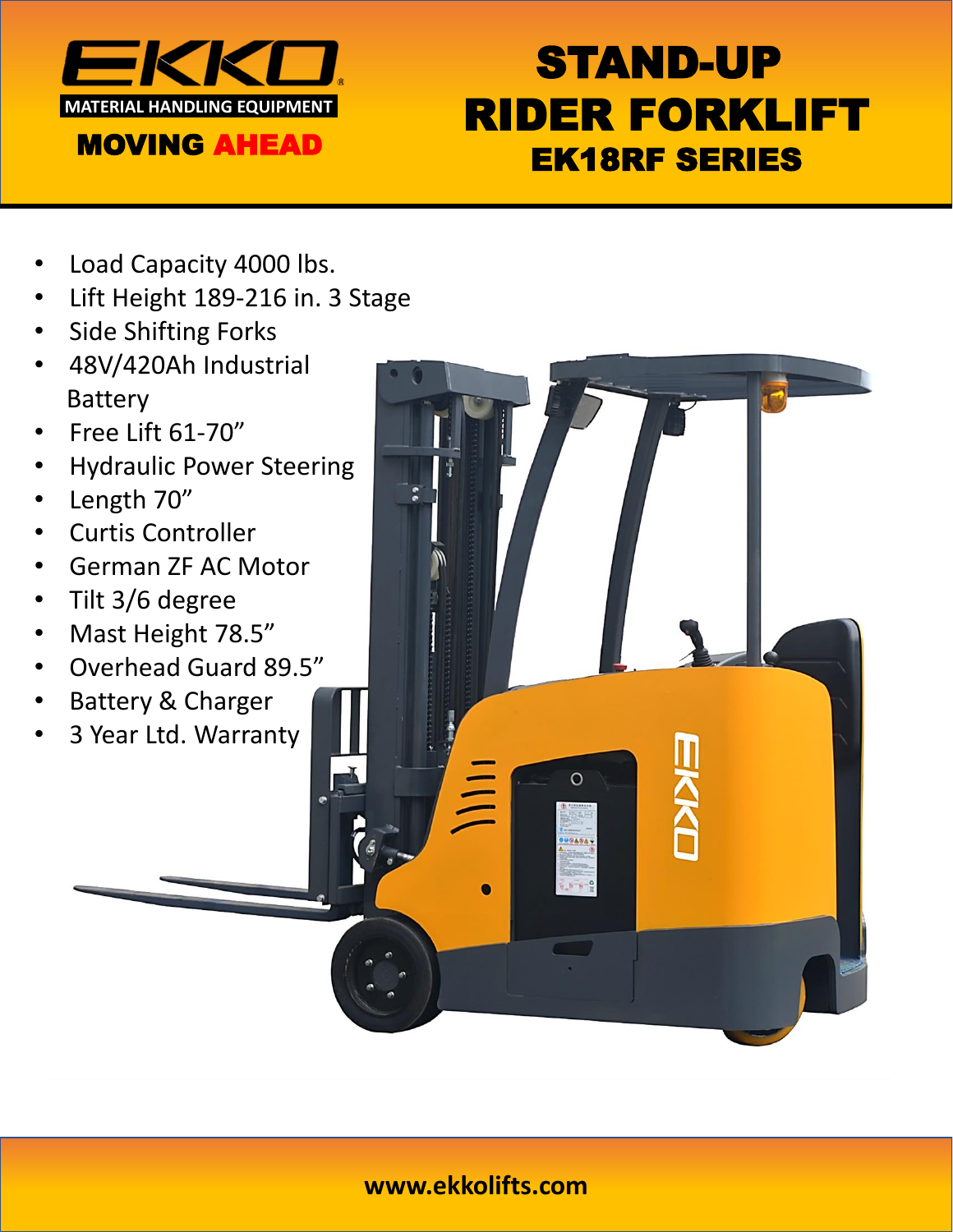



### *EK18RF Series*

#### **Superior quality, maneuverable, compact, and durable for all your material handling applications. Ideal for dock picking and smaller aisles.**

**WEIGHT CAPACITY: 40**00 lbs. @ 24" load center

**LIFT HEIGHT:** 189-216"

**SIDE SHIFTING FORKS:** 45.3"

**MAST HEIGHT:** 82.6-91.77"

**TURNING RADIUS:** 61

**FREE LIFT:** 52-61"

**TILT:** 3/6 degree

**INDUSTRIAL BATTERY / CHARGER:** 48V 420Ah, Industrial battery with external direct connect 210A 210VAC plug-in automatic 48V/65A charger (both Included)

**BRAKING:** Drum brakes

**SPEED TRAVEL:** 9 mph empty ; 7.5 mph loaded

**LIFTING SPEED:** 16 ips empty; 9.9 ips loaded

**LOWERING SPEED:** 10.2 ips empty; 9.5 ips loaded

**FRONT WHEELS:** Solid Cushion

**REAR DRIVE WHEELS:** Polyurethane

**HYDRAULICS LIFTING MOTOR:** 48V 7700 Watt lifting motor with hardened chrome moly steel for durability.

**DRIVE MOTOR:** 48V 7500-Watt ZF AC drive motor for efficiency and high torque.

**AC CONTROLLER:** 48V Curtis provides performance through entire range of speed; Constant travel speed regardless of load; Battery discharge indicator combination gauge.

**BRAKES:** Drum Brakes with Electro-magnetic braking for secure stopping power

**LIGHTING:** LED Head lights, turn signals and brake lights.

**OPERATOR CONTROLS:** Tilt, lifting, lowering, side shifting forks, horn functions are located in the ergonomic sit down; Led lighting.

**CHASSIS AND MAST:** Robotic Welding; Heavy duty steel chassis with I-beam mast for durability; Telescoping mast.



#### www.ekkolifts.com